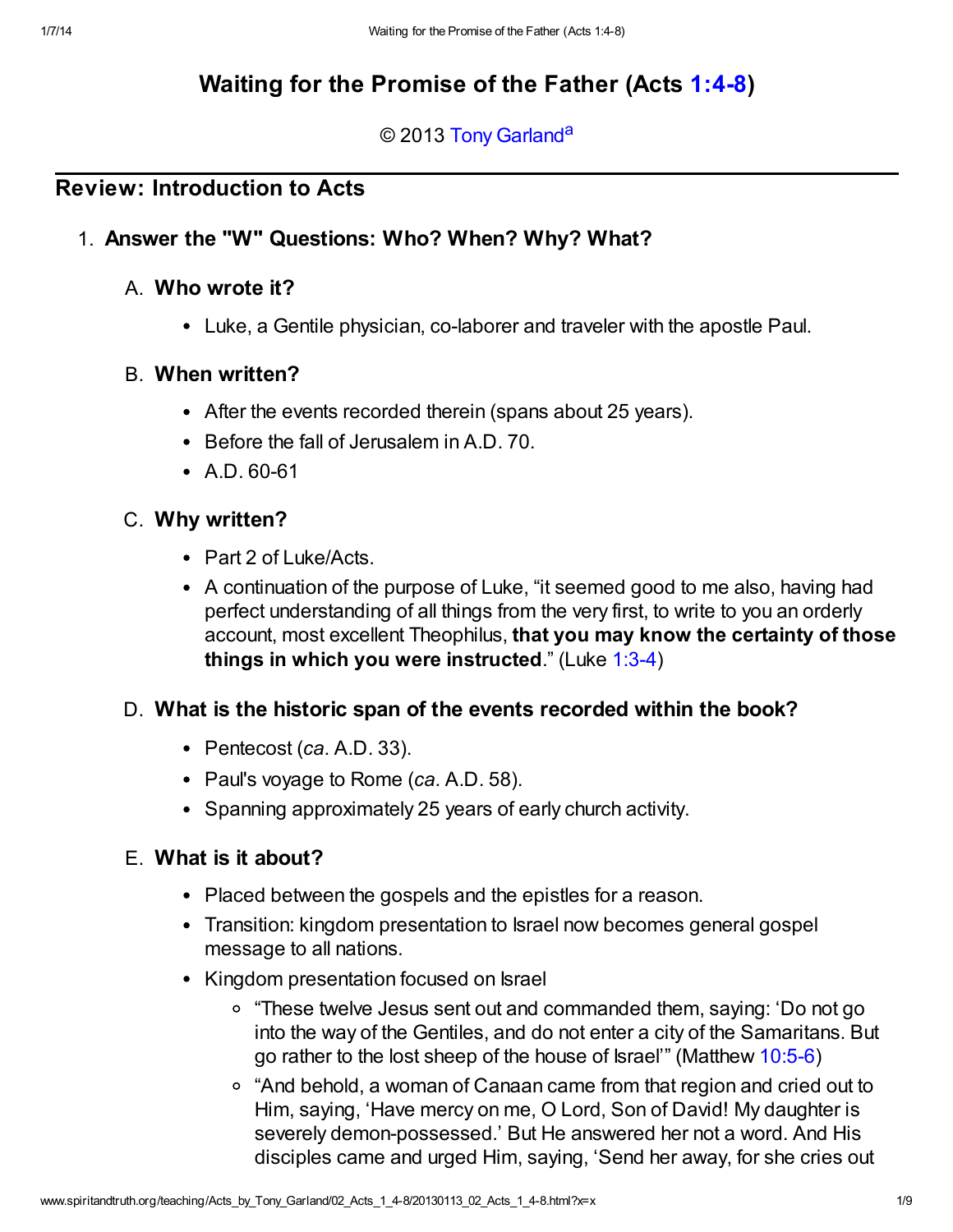after us.' But He answered and said, 'I was not sent except to the lost sheep of the house of Israel.'" (Matthew [15:22-24\)](http://www.spiritandtruth.org/bibles/nasb/b40c015.htm#Mat._C15V22)

- This focus, found in the gospels, is also connected with the question of the apostles concerning the restoration of the kingdom to Israel found in verse 6 of our passage — but more on that next time.
- Global evangelization
	- <sup>o</sup> "And Jesus came and spoke to them, saying, 'All authority has been given to Me in heaven and on earth. Go therefore and make disciples of all the nations, baptizing them in the name of the Father and of the Son and of the Holy Spirit, teaching them to observe all things that I have commanded you; and lo, I am with you always, even to the end of the age.' Amen." (Matthew [28:18-20](http://www.spiritandtruth.org/bibles/nasb/b40c028.htm#Mat._C28V18))

## Today's passage (Acts [1:4-9\)](http://www.spiritandtruth.org/bibles/nasb/b44c001.htm#Acts_C1V4)

And being assembled together with them, He commanded them not to depart from Jerusalem, but to wait for the Promise of the Father, 'which,' He said, 'you have heard from Me; for John truly baptized with water, but you shall be baptized with the Holy Spirit not many days from now.' Therefore, when they had come together, they asked Him, saying, 'Lord, will You at this time restore the kingdom to Israel?' And He said to them, 'It is not for you to know times or seasons which the Father has put in His own authority. But you shall receive power when the Holy Spirit has come upon you; and you shall be witnesses to Me in Jerusalem, and in all Judea and Samaria, and to the end of the earth<sup>,[1](#page-7-0)</sup>

## <span id="page-1-0"></span>Two sessions on this passage due to its importance.

- 1. Today: focus on the historical uniqueness of the Church, the Body of Christ.
- 2. Next time: focus on the continued expectations of the disciples concerning the restoration of the kingdom to Israel (v. 6).

## Wait for the Promise of the Father

- 1. Prerequisite for global evangelization: 'On your mark . . . get set . . . WAIT!'
- 2. Apparently lacking power until the Holy Spirit "has come upon you" (v. 8).
- 3. The need of the new ministry of the Spirit for effective evangelization.
- 4. The coming new ministry of the Spirit is associated with a shift in the program of God — a shift having to do with the Great Commission.

"you shall be witnesses to Me in Jerusalem and in all Judea and Samaria and to the end of the earth" (Acts [1:8](http://www.spiritandtruth.org/bibles/nasb/b44c001.htm#Acts_C1V8))

This could be considered the theme verse for the book of Acts. Consider the verse in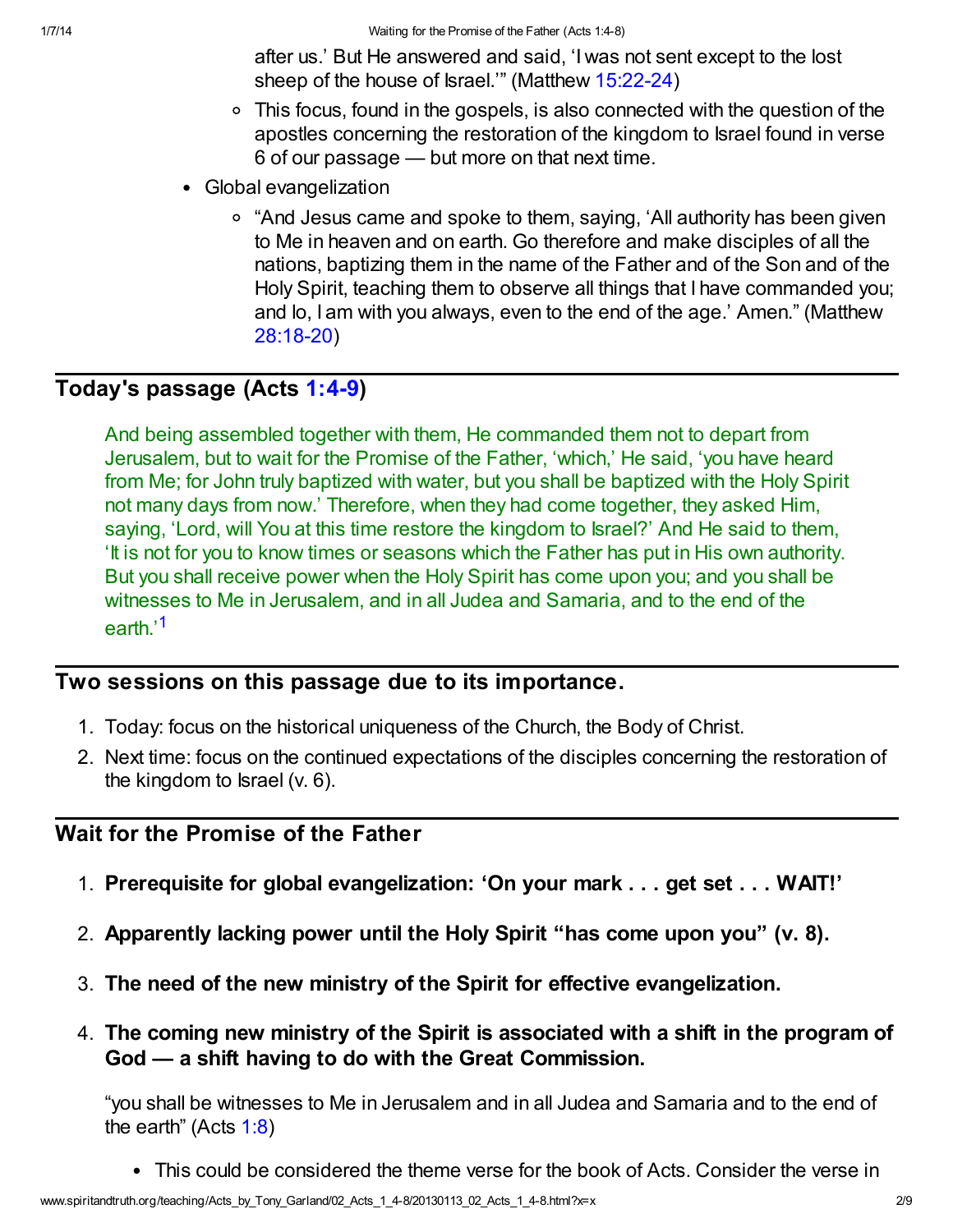three parts:

- 1. Next to Jerusalem and Judea write [Acts [2,](http://www.spiritandtruth.org/bibles/nasb/b44c002.htm#Acts_C2V1) Jews].
- 2. Next to Samaria write [Acts [8](http://www.spiritandtruth.org/bibles/nasb/b44c008.htm#Acts_C8V1), Samaritans].
- 3. Next to end of the earth write [Acts [10,](http://www.spiritandtruth.org/bibles/nasb/b44c010.htm#Acts_C10V1) Gentiles].

## What is this "Promise of the Father?"

#### 1. Old Testament Basis

#### A. Moses and the seventy elders (Num. [11:24-28\)](http://www.spiritandtruth.org/bibles/nasb/b04c011.htm#Num._C11V24).

- God took the Spirit which was upon Moses and placed it on seventy elders.
- Two elders were not present at the tabernacle, but prophesied in the camp.
- Joshua was concerned that they not do so since they were absent.
- Moses responds, "Are you zealous for my sake? Oh, that all the Lord's people were prophets and that the Lord would put His Spirit upon them!" (Num. [11:28\)](http://www.spiritandtruth.org/bibles/nasb/b04c011.htm#Num._C11V28)
- Moses' desire was that God would put His spirit upon people.

#### B. Prophecy of Isaiah (Isa. [44:1-4](http://www.spiritandtruth.org/bibles/nasb/b23c044.htm#Isa._C44V1))

"Yet hear now, O Jacob My servant, And Israel whom I have chosen. Thus says the LORD who made you And formed you from the womb, who will help you: 'Fear not, O Jacob My servant; And you, Jeshurun, whom I have chosen. For I will pour water on him who is thirsty, And floods on the dry ground; I will pour My Spirit on your descendants, And My blessing on your offspring; They will spring up among the grass Like willows by the watercourses.'" (Isaiah [44:1-4\)](http://www.spiritandtruth.org/bibles/nasb/b23c044.htm#Isa._C44V1)

## C. OT: Spirit being poured out upon people, which happened from time-totime.

#### 2. Jesus' words in Acts also gives us hints regarding the Promise.

- Jesus identified the promise as something: "which you have heard from me."
- The promise pertains to baptism with the Holy Spirit: "John truly baptized [past tense] with water, but you shall be [future tense] baptized with the Holy Spirit.

## Which you have heard from Me

#### 1. Luke [11:11-13](http://www.spiritandtruth.org/bibles/nasb/b42c011.htm#Luke_C11V11)

"If a son asks for bread from any father among you, will he give him a stone? Or if he asks for a fish, will he give him a serpent instead of a fish? Or if he asks for an egg, will he offer him a scorpion? If you then, being evil, know how to give good gifts to your children, how much more will your heavenly Father give the Holy Spirit to those who ask Him!" (Luke [11:11-13](http://www.spiritandtruth.org/bibles/nasb/b42c011.htm#Luke_C11V11))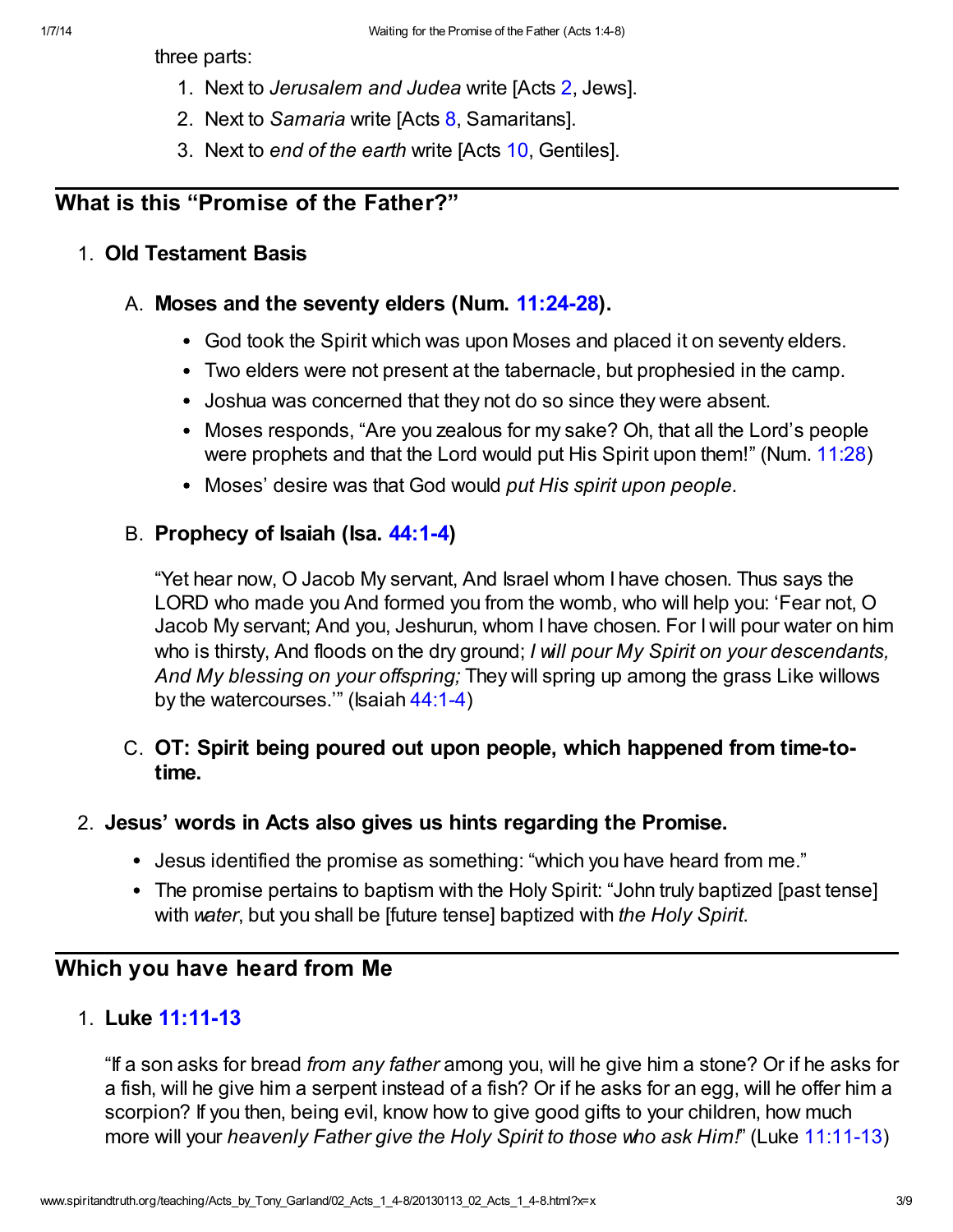- Asking the Father for the Holy Spirit.
- This is the promise of [from] the Father.
- Context: this is prior to Pentecost.

## 2. Promises in the upper room

## A. Another (comparable) Helper

"And I will pray the Father, and He will give you another Helper, that He may abide with you forever— the Spirit of truth, whom the world cannot receive, because it neither sees Him nor knows Him; but you know Him, for He dwells with you and will be in you. I will not leave you orphans; I will come to you. A little while longer and the world will see Me no more, but you will see Me. Because I live, you will live also. At that day you will know that I am in My Father, and you in Me, and I in you." (John [14:16-20](http://www.spiritandtruth.org/bibles/nasb/b43c014.htm#John_C14V16))

## I. Sent by the Father

## II. Change in location

- He dwells [present tense] with you
- Will be [future tense] in you
- In the original, the spacial relation of the Helper is emphasized by appearing first in the phrase:  $\pi\alpha\rho'$  [ὑμῖν μένει καὶ ἐν ὑμῖν ἔσται](http://www.spiritandtruth.org/fontsu/index.htm) [par hymin menei kai en hymin estail, "alongside you all He is abiding and in you all He shall be"

## III. A substitute during Jesus' absence

- "I will not leave you orphans",  $\partial \phi \alpha \nu \partial \nu \zeta$  [ophanous]: abandoned, helpless, unprotected ones
- "I will come to you"
- The departure of Jesus in one form (the literal body of Christ)
- The arrival of Jesus in another form (the spiritual body of Christ)
- NOTE: This does not happen over and over throughout the church age!

## B. Can't come until Jesus departs

"Nevertheless I tell you the truth. It is to your advantage that I go away; for if I do not go away, the Helper will not come to you; but if I depart, I will send Him to you." (John [16:7](http://www.spiritandtruth.org/bibles/nasb/b43c016.htm#John_C16V7))

I. The helper has not yet come at the time of the upper room!

## A new ministry of the Spirit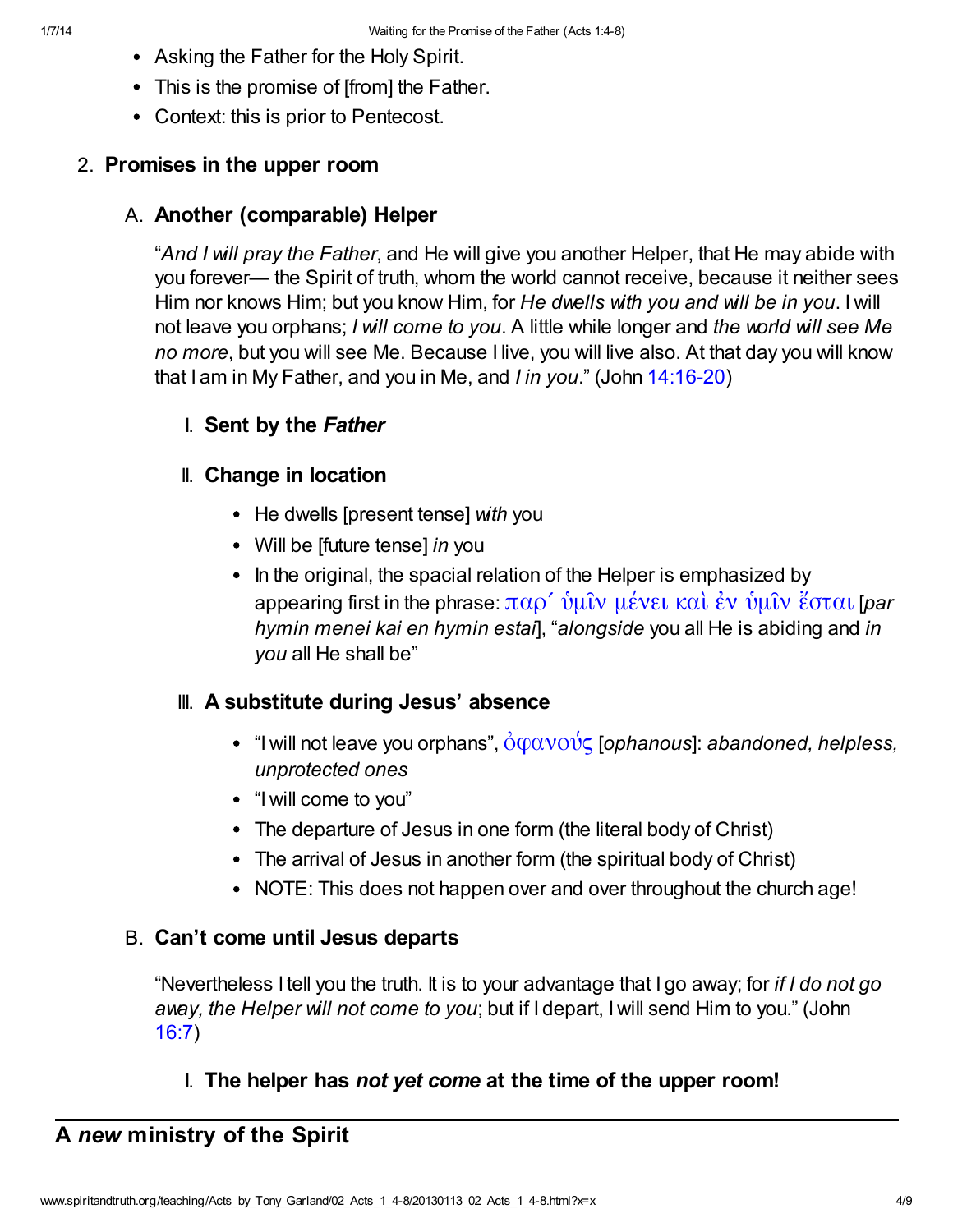#### 1. Spirit has always ministered on Earth

"In the beginning God created the heavens and the earth. The earth was without form, and void; and darkness was on the face of the deep. And the Spirit of God was hovering over the face of the waters." (Genesis [1:1-2](http://www.spiritandtruth.org/bibles/nasb/b01c001.htm#Gen._C1V1))

#### 2. John predicts this new ministry

"On the last day, that great day of the feast, Jesus stood and cried out, saying, "If anyone thirsts, let him come to Me and drink. "He who believes in Me, as the Scripture has said, out of his heart will flow rivers of living water." But this He spoke concerning the Spirit, whom those believing in Him would receive; for the Holy Spirit was not yet given, because Jesus was not yet glorified." (John [7:37-39](http://www.spiritandtruth.org/bibles/nasb/b43c007.htm#John_C7V37))

- This new ministry of the Spirit was dependent upon the glorification of Jesus
- It never occurred in the Old Testament nor during the gospels
- As we shall see: it began in history on the day of Pentecost
- This is an important transition which believers must grasp!
- John [7:37-39](http://www.spiritandtruth.org/bibles/nasb/b43c007.htm#John_C7V37) is the first of two important "safety-net" verses we'll touch on today.

## John baptized with water, but you shall be baptized with the Holy Spirit

#### 1. John the baptizer vs. Jesus the baptizer

- "Then Jerusalem, all Judea, and all the region around the Jordan went out to him and were baptized by him in the Jordan, confessing their sins. But when he saw many of the Pharisees and Sadducees coming to his baptism, he said to them, 'Brood of vipers! Who warned you to flee from the wrath to come? Therefore bear fruits worthy of repentance, and do not think to say to yourselves, 'We have Abraham as our father.' For I say to you that God is able to raise up children to Abraham from these stones. And even now the ax is laid to the root of the trees. Therefore every tree which does not bear good fruit is cut down and thrown into the fire. I indeed baptize you with water unto repentance, but He who is coming after me is mightier than I, whose sandals I am not worthy to carry. He will baptize you with the Holy Spirit and fire. His winnowing fan is in His hand, and He will thoroughly clean out His threshing floor, and gather His wheat into the barn; but He will burn up the chaff with unquenchable fire.'" (Matthew [3:5-12\)](http://www.spiritandtruth.org/bibles/nasb/b40c003.htm#Mat._C3V5)
- Different baptisms: water (by John), Holy Spirit and fire (Jesus)
- Holy Spirit those who repent, exercising faith in God
- Fire those who do not
	- Pharisees and Sadducees . . . "brood of vipers!"
	- Flee from the wrath to come
	- $\circ$  Barren trees cut down and thrown into the fire
	- Threshing floor speaks of judgment/separation
	- $\circ$  Chaff is burnt with unquenchable fire
- The importance of context!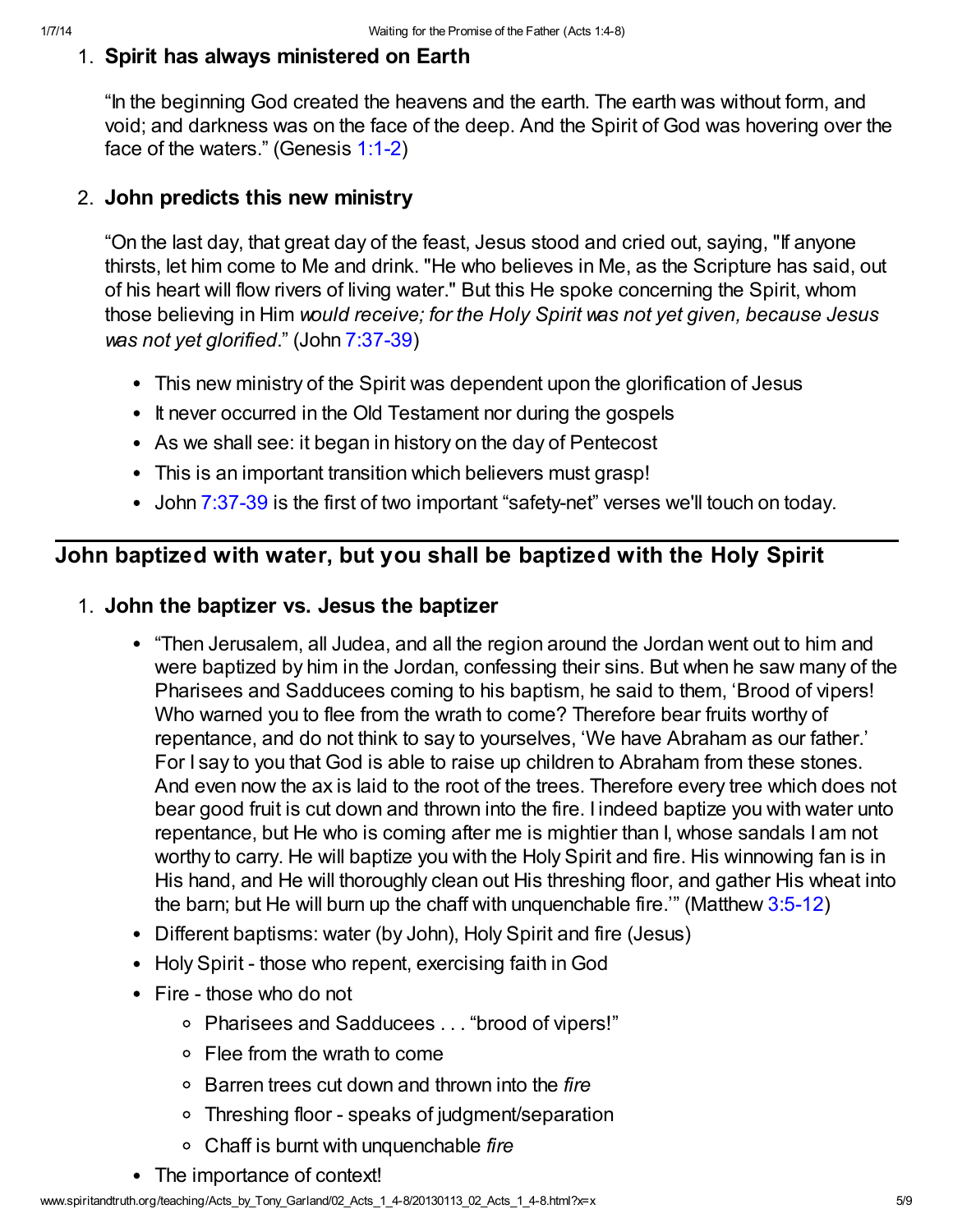<span id="page-5-0"></span>• Two baptisms by Jesus: either Holy Spirit or fire<sup>[2](#page-7-1)</sup>

#### 2. Peter connects Spirit baptism with the Father's promise on the Day of Pentecost

- "'Therefore let all the house of Israel know assuredly that God has made this Jesus, whom you crucified, both Lord and Christ.' Now when they heard this, they were cut to the heart, and said to Peter and the rest of the apostles, 'Men and brethren, what shall we do?' Then Peter said to them, 'Repent, and let every one of you be baptized in the name of Jesus Christ for the remission of sins; and you shall receive the gift of the Holy Spirit. For the promise is to you and to your children, and to all who are afar off, as many as the Lord our God will call.'" (Acts [2:36-39](http://www.spiritandtruth.org/bibles/nasb/b44c002.htm#Acts_C2V36))
- Two baptisms in this verse: physical baptism (water) and spiritual baptism (receiving the gift of the Holy Spirit)
- <span id="page-5-1"></span>• Mentions "the promise"
- Reference to the previously-mentioned prediction of Joel (Joel  $2:28-29$ ).<sup>[3](#page-7-2)</sup>
- "But this is what was spoken by the prophet Joel: 'And it shall come to pass in the last days, says God, That I will pour out of My Spirit on all flesh; Your sons and your daughters shall prophesy, Your young men shall see visions, Your old men shall dream dreams.'" (Acts [2:16-17\)](http://www.spiritandtruth.org/bibles/nasb/b44c002.htm#Acts_C2V16)

## Final words prior to His departure

## 1. In verse 9 (next time), Jesus ascends to the Father no more to be seen on earth

- The (literal) body of Christ is removed from the earth
- <span id="page-5-2"></span>A change of form of the body of Christ from the literal, physical, body of Jesus to the personal, spiritual indwelling of all believers by the Spirit of Jesus (John [14:17;](http://www.spiritandtruth.org/bibles/nasb/b43c014.htm#John_C14V17) Rom. [8:9-10\)](http://www.spiritandtruth.org/bibles/nasb/b45c008.htm#Rom._C8V9).

## How do believers before Pentecost differ from believers after Pentecost?<sup>[4](#page-7-3)</sup>

## 1. Before Pentecost

- 1. Spirit poured upon, fills ( Num. [24:2](http://www.spiritandtruth.org/bibles/nasb/b04c024.htm#Num._C24V2); Jdg. [3:10;](http://www.spiritandtruth.org/bibles/nasb/b07c003.htm#Jdg._C3V10) [6:34](http://www.spiritandtruth.org/bibles/nasb/b07c006.htm#Jdg._C6V34); 1S. [10:6;](http://www.spiritandtruth.org/bibles/nasb/b09c010.htm#1S._C10V6) [19:20](http://www.spiritandtruth.org/bibles/nasb/b09c019.htm#1S._C19V20); 2Chr. [15:1;](http://www.spiritandtruth.org/bibles/nasb/b14c015.htm#2Chr._C15V1) [20:14;](http://www.spiritandtruth.org/bibles/nasb/b14c020.htm#2Chr._C20V14) Luke [1:67](http://www.spiritandtruth.org/bibles/nasb/b42c001.htm#Luke_C1V67)).
- 2. Spiritual endowment was temporary: the Spirit could depart (1S. [16:13-14;](http://www.spiritandtruth.org/bibles/nasb/b09c016.htm#1S._C16V13) Ps. [51:11\)](http://www.spiritandtruth.org/bibles/nasb/b19c051.htm#Ps._C51V11).

## 2. After Pentecost

- 1. Spirit baptism a new ministry of the Spirit.
- 2. Spiritual immersion which results in *indwelling*.
- 3. Spiritual immersion which results in permanence—sealing. (John [14:16;](http://www.spiritandtruth.org/bibles/nasb/b43c014.htm#John_C14V16) 2Cor. [1:22](http://www.spiritandtruth.org/bibles/nasb/b47c001.htm#2Cor._C1V22); Eph. [1:13](http://www.spiritandtruth.org/bibles/nasb/b49c001.htm#Eph._C1V13).)

# Guiding "safety net" passages for interpreting Acts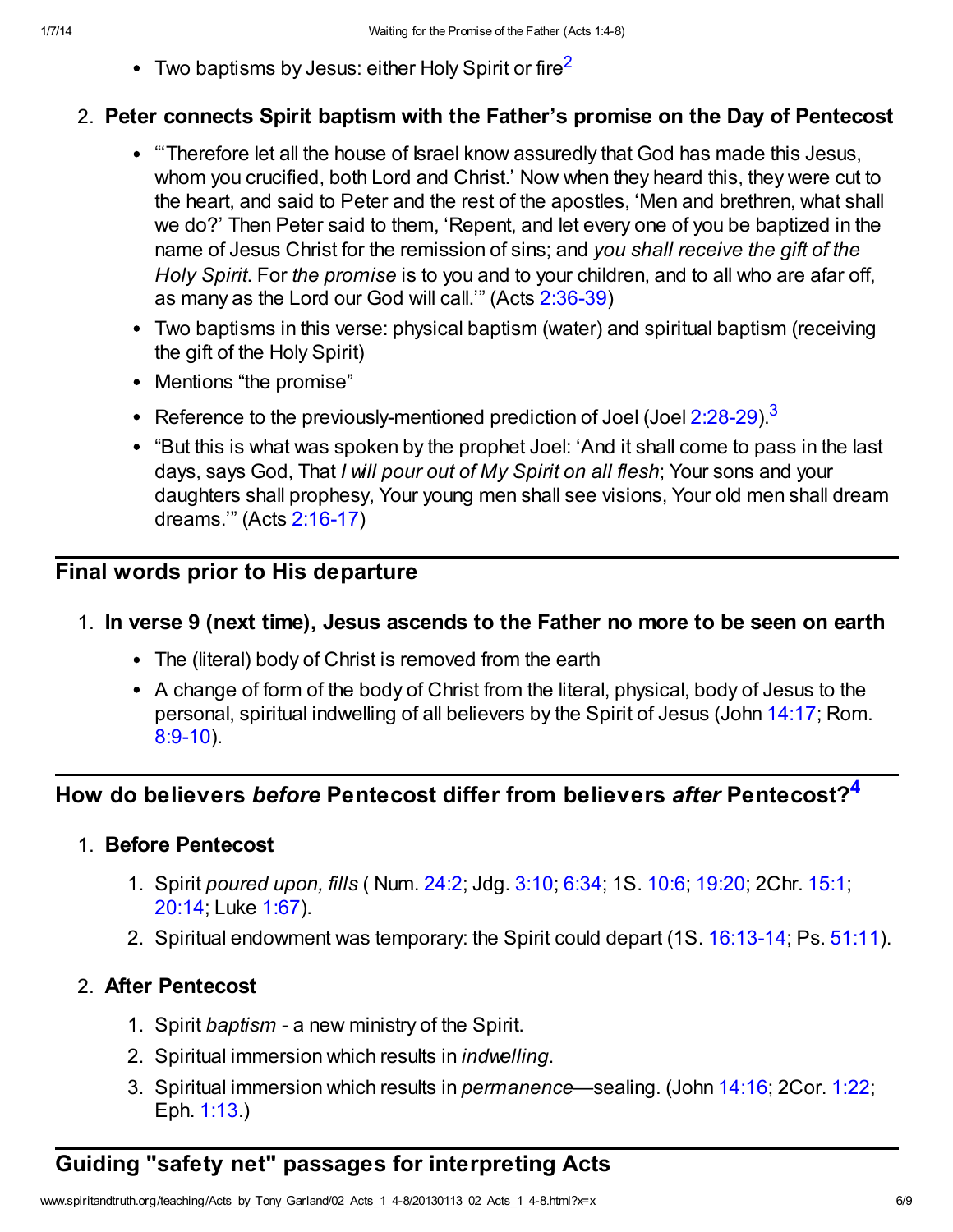- 1. Scripture interprets scripture provides a 'safety net' much like trapeze artists.
- 2. Two key concepts to underline in our study of Acts:
	- A. FIRST: Acts records a unique, historical transition marking the start of the Church.
		- "On the last day, that great day of the feast, Jesus stood and cried out, saying, 'If anyone thirsts, let him come to Me and drink. He who believes in Me, as the Scripture has said, out of his heart will flow rivers of living water.' But this He spoke concerning the Spirit, whom those believing in Him would receive; for the [Holy Spirit was not yet given, because Jesus was not yet glorified](http://www.spiritandtruth.org/bibles/nasb/b43c007.htm#John_C7V37)." (John 7:37- 39)
		- The ones waiting in Jerusalem are in a context *prior to* the coming of the Spirit.
		- We live in a historical context after the coming of the Spirit.
		- Experiences and events connected with the arrival of the Spirit are not to be sought (or found) in our age.

## B. SECOND: Spirit Baptism defines membership in the Body of Christ.

- 1 Corinthians [12:12-13](http://www.spiritandtruth.org/bibles/nasb/b46c012.htm#1Cor._C12V12), "For as the body is one and has many members, but all the members of that one body, being many, are one body, so also is Christ. For by one Spirit we were all baptized into one body—whether Jews or Greeks, whether slaves or free—and have all been made to drink into one Spirit."
- Paul equates Spirit baptism with the means by which individuals are joined to Christ.
- Scripture tells us that the body of Christ  $==$  the Church
	- "And He [God] put all things under His [Jesus] feet, and gave Him to be head over all things to the church, which is His body, the fullness of Him who fills all in all." (Ephesians [1:22-23](http://www.spiritandtruth.org/bibles/nasb/b49c001.htm#Eph._C1V22))
	- $\circ$  "And He is the head of the body, the church, who is the beginning, the firstborn from the dead, that in all things He may have the preeminence." (Colossians [1:18](http://www.spiritandtruth.org/bibles/nasb/b51c001.htm#Col._C1V18))

## Application

- 1. The importance of understanding the uniqueness of the body of Christ, the Church
	- A new spiritual organism which never existed prior to Pentecost.
	- Having been established in the events of the book of Acts, the body of Christ is not being reestablished repeatedly.
	- $\circ$  Since the body of Christ is, by definition, the Church the Church never existed in the Old Testament.<sup>[5](#page-7-4)</sup>
- <span id="page-6-0"></span>2. The importance of understanding the uniqueness of this age, the Church age
	- Understanding who we are in Christ: our unique relationship to the Holy Spirit. We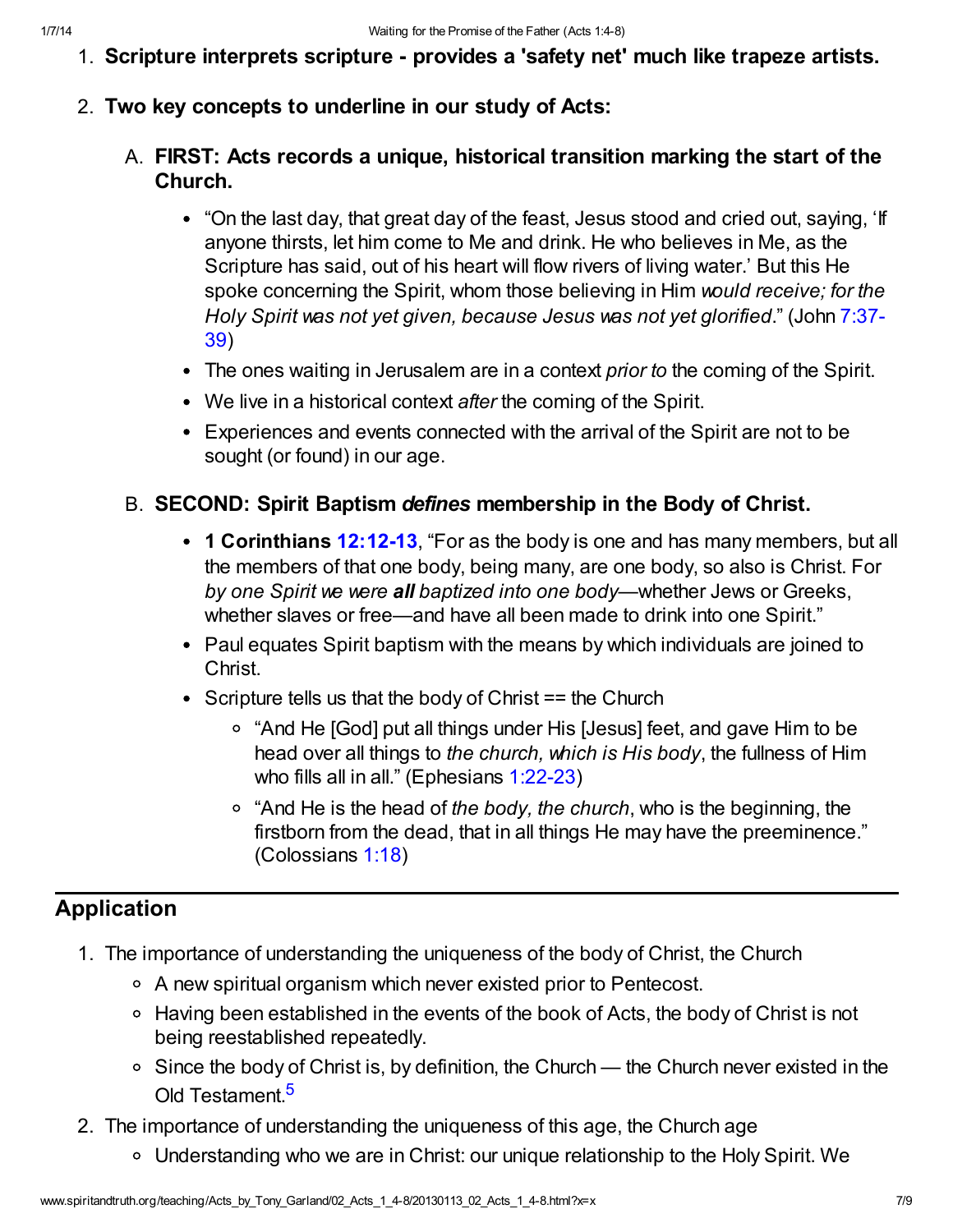occupy a position and function which is historically unique: not existing or revealed in the Old Testament. Among the saints of all ages, we alone are His body and joined to Him as His Bride.

- Understanding the rapture: an appreciation of the unique ministry of the Spirit in this age.
- $\circ$  In a similar way to how the Spirit ministered on earth prior to Pentecost, yet began a new ministry on the Day of Pentecost, so too will the Spirit continue to minister on earth after ending His present baptizing ministry at the removal of the Church, the Body of Christ, at the rapture.
- 3. The importance of understanding the context of events related in the book of Acts
	- The promise of the Father was a historically new ministry of the Spirit connected with the departure of Jesus.
	- Jesus is not departing over and over: the manifestations associated with the initial coming of the Spirit are not to be found today because the Spirit has already come.
	- <sup>o</sup> Baptism by the Holy Spirit defines the body of Christ and is not something to be sought as a second experience after salvation.



<span id="page-7-6"></span><span id="page-7-5"></span>[SpiritAndTruth.org](http://www.spiritandtruth.org/)<sup>[b](#page-8-1)</sup> Scan Code

#### Endnotes:

- <span id="page-7-0"></span>[1.](#page-1-0) NKJV, Acts [1:4-8](http://www.spiritandtruth.org/bibles/nasb/b44c001.htm#Acts_C1V4)
- <span id="page-7-1"></span>[2.](#page-5-0) Compare with Luke [3:16-17](http://www.spiritandtruth.org/bibles/nasb/b42c003.htm#Luke_C3V16).
- <span id="page-7-2"></span>[3.](#page-5-1) "The promise (hê epangelia). The promise made by Jesus (Acts [1:4\)](http://www.spiritandtruth.org/bibles/nasb/b44c001.htm#Acts_C1V4) and foretold by Joel (verse Acts [2:18](http://www.spiritandtruth.org/bibles/nasb/b44c002.htm#Acts_C2V18))." Ref-0546, Acts [2:18](http://www.spiritandtruth.org/bibles/nasb/b44c002.htm#Acts_C2V18)
- <span id="page-7-3"></span>[4.](#page-5-2) [For a helpful chart summarizing differences between believers on opposite sides of the Day of Pentecost, see Does](http://www.spiritandtruth.org/teaching/documents/articles/index.htm#4) Dispensationalism Tea[c](#page-8-2)h Two Ways of Salvation?<sup>C</sup>.
- <span id="page-7-4"></span>[5.](#page-6-0) In Acts [7:38,](http://www.spiritandtruth.org/bibles/nasb/b44c007.htm#Acts_C7V38) Steven refers to the 'church [ecclesia] in the wilderness' (KJV). The term [εκκλεσια](http://www.spiritandtruth.org/fontsu/index.htm) [ekklesia] is not a technical term for the Church. It is a generic term which describes a gathering of individuals. In some settings, it describes a gathering of unbelievers (Acts [19:32](http://www.spiritandtruth.org/bibles/nasb/b44c019.htm#Acts_C19V32)[,39](http://www.spiritandtruth.org/bibles/nasb/b44c019.htm#Acts_C19V39)[,41](http://www.spiritandtruth.org/bibles/nasb/b44c019.htm#Acts_C19V41); Heb. [2:12](http://www.spiritandtruth.org/bibles/nasb/b58c002.htm#Heb._C2V12)). In those settings, it is better translated as congregation which the NKJV translators favored in Acts [7:38.](http://www.spiritandtruth.org/bibles/nasb/b44c007.htm#Acts_C7V38)

#### Sources:

- NKJV Unless indicated otherwise, all Scripture references are from the New King James Version, copyright © 1982 by Thomas Nelson, Inc. Used by permission. All rights reserved.
- Ref- Robertson, A. T., Word Pictures in the New Testament (Nashville, TN: Broadman Press, 1933).